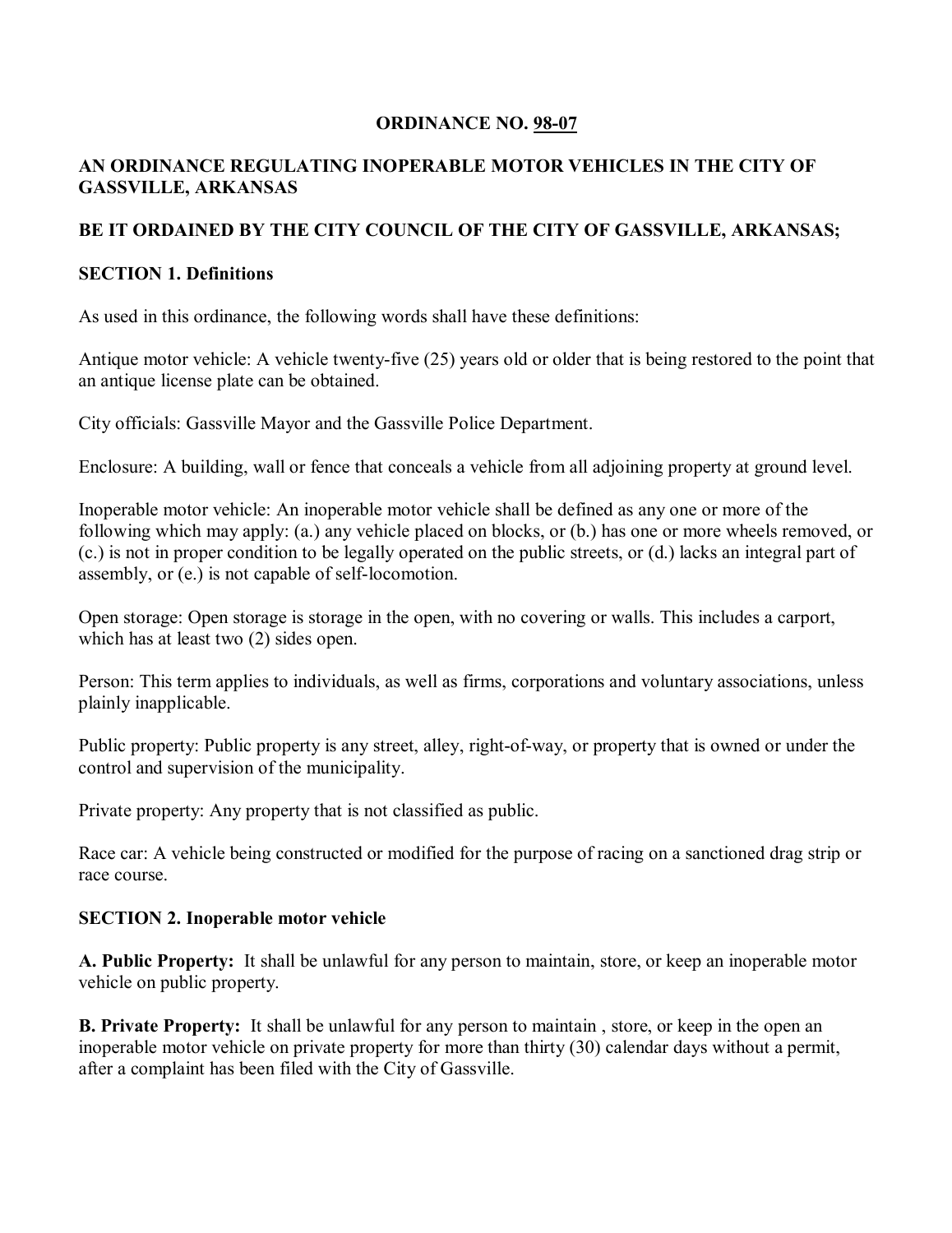#### **SECTION 3. Notice of violation-removal of vehicle**

**A. Public Property:** When City Officials observe or find an inoperable motor vehicle stored on open public property, the City Officials shall place a notice on the vehicle requiring the owner of the vehicle to remove it within twenty-four (24) hours. In the event that the vehicle is not removed, the City is authorized to remove and impound the vehicle, in accordance with the laws governing abandoned motor vehicles. In the event that the motor vehicle obstructs the movement of traffic or constitutes a traffic hazard, the City shall immediately have the vehicle removed.

**Exception:** The above section does not apply to operable motor vehicles in the front of a residence by the resident or their guest.

**B. Private Property:** When City Officials receive a complaint of an inoperable motor vehicle being stored in the open on private property, City Officials shall make a reasonable attempt to locate the owner of the motor vehicle, or the person responsible for placing the vehicle upon private property. City Officials shall serve a written notice to that person that a complaint has been filed, and that person has thirty (30) calendar days in which to remove the vehicle, apply for a permit, or file an appeal with the Gassville City Council. If the vehicle is not removed, a permit obtained, or an appeal filed within the thirty (30) day period, that person shall be charged with a violation of this ordinance and scheduled to appear in Municipal Court.

Exception for a vehicle being repaired, or being prepared as a race car: Nothing in this ordinance shall prevent a person from keeping in the open on private property one (1) inoperable motor vehicle for the purpose of making repairs (including antique motor vehicles), or modifying a vehicle for a race vehicle. In either of these situations, the owner of the vehicle shall obtain a permit within thirty (30) calendar days from the City's Recorder/Treasurer or their agent for the sum of five dollars (\$5). This permit will be issued for a three (3) month period, can be renewed for one (1) additional three (3) month period for the sum of fifteen dollars (\$15), if necessary to complete construction or repairs.

#### **SECTION 4. Licensed Businesses**

 Nothing in this ordinance is to be interpreted as preventing a licensed business from dealing with any inoperable motor vehicle, as long as that business is located in a commercial zoned area.

#### **SECTION 5. Storage of inoperable motor vehicles**

Inoperable motor vehicles that are stored in an enclosure are not in violation of this ordinance.

#### **SECTION 6. Penalty Clause**

Any person violating this ordinance shall be deemed guilty of a misdemeanor and upon conviction shall be fined not less than twenty-five dollars (\$25) or more than one hundred dollars (\$100) per day. Each day that such violation occurs shall be considered a separate offense.

#### **SECTION 7. Repealer Clause**

All ordinances or parts of ordinances in conflict herewith are hereby repealed.